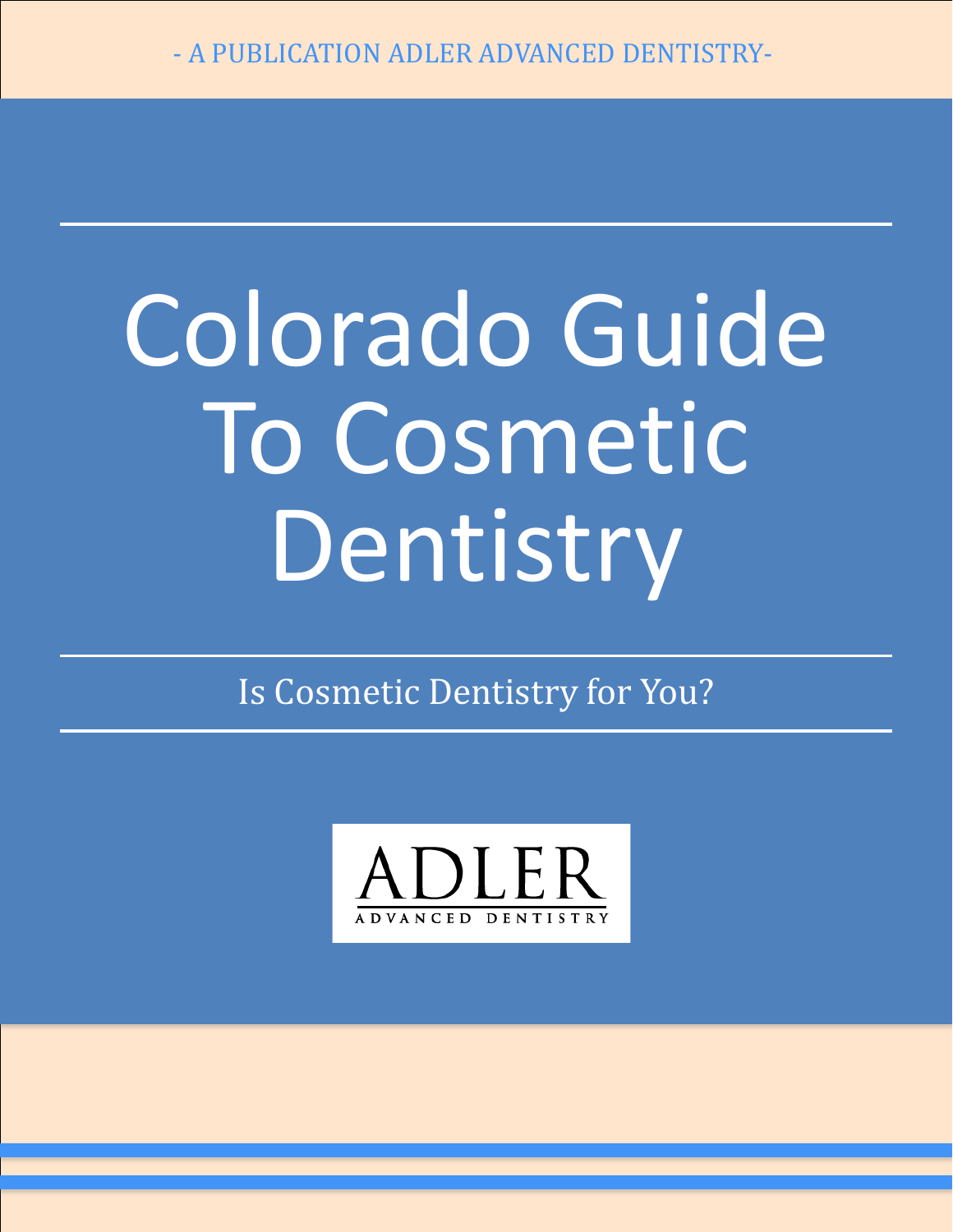#### TABLE OF CONTENTS

Colorado Guide to Cosmetic Dentistry

5 Common Problems

7 Porcelain Veneers

10 One-Visit Porcelain Crowns

> 12 Teeth Whitening

15 Tooth-Colored Fillings

17 Tissue (Gum) Re-Contouring

> 18 Dental Bonding

> > 20

Invisalign®

21 Lumineers®

23 Restorative Dentistry

25 About Dr. Michael Adler



2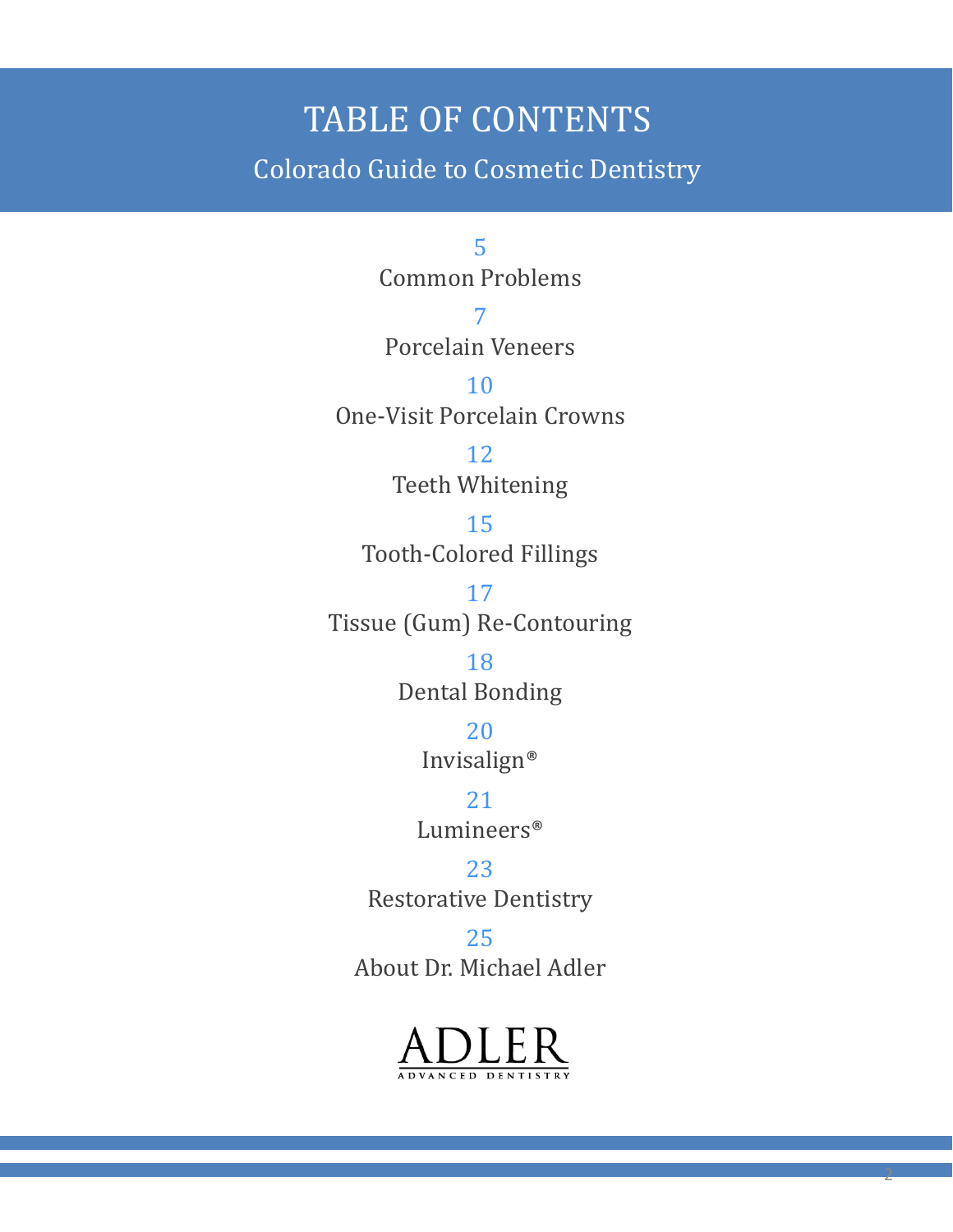

### Introduction

### Cosmetic Dentistry at Adler Advanced Dentistry

In the past, glamorous smiles were thought of as belonging only to movie stars and celebrities. That's because it was often very costly, and you had to essentially be wealthy in order to afford it.

Cosmetic dentistry has changed. Most cosmetic dentistry procedures at Adler Advanced Dentistry are very affordable. Even the more complex procedures can easily be financed by a wide variety of lending companies that specifically work with dental practices. If you're interested, be sure to ask us about available financing options.

Cosmetic dentistry can make you more attractive, restore self-esteem and give you an increased confidence in life. It has literally changed millions of people's lives! Consider these points:

- Your smile can be seen beyond 300 feet
- Smiles are valuable in human interaction 92 percent of people perceive a smile as a valuable asset (survey result)
- People age 18 to 49 chose "sexy smile most appealing" in the opposite sex (survey result)
- An appealing smile = straight, white teeth with full lips (survey result)
- Almost 50 percent of adults seek improvements in their smiles
- 74 percent of men and women believe an unattractive smile negatively impacts career success

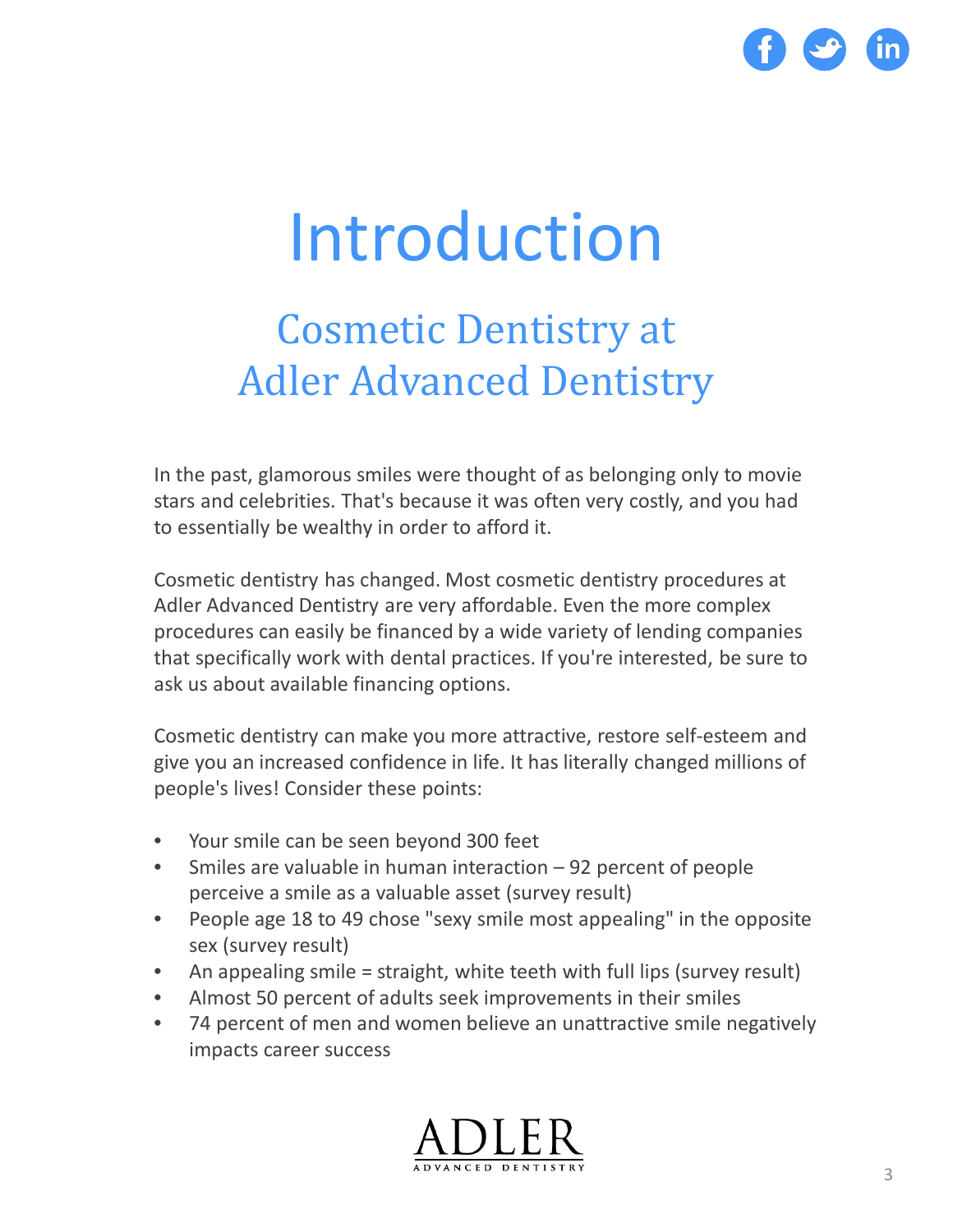

You deserve to look and feel great when you smile. You should not have to cover your smile in embarrassment or stifle the urge to share your laugh and your smile with other people. With cosmetic dentistry carefully tailored to you, you can have the smile you deserve.

#### Choosing a Comprehensive Approach to Cosmetic Dentistry

Dr. Adler provides cosmetic dentistry that creates a stunning smile without sacrificing the optimal function of your teeth. Most of the cosmetic dentistry treatments offered by Dr. Adler improve smile aesthetics while also improving your bite, facial profile, and your ability to chew and speak.

A comprehensive approach to cosmetic dentistry means looking at what is causing the cosmetic symptom, and making sure all aspects of your dental health are addressed. We want you to have teeth and gums that are not only attractive, but strong and healthy. We also avoid using any toxic or harmful material, such as BPA and metal. The dental crowns, fillings and other restorations at our practice are metal-free.

We empower you to make choices about cosmetic dentistry and dental care. After meeting with you for an in-depth discussion of your goals and an assessment of your dental health, we will recommend a range of treatments and treatment alternatives that will be a good fit. We want you to feel confident making informed decisions about any treatments you choose to pursue.

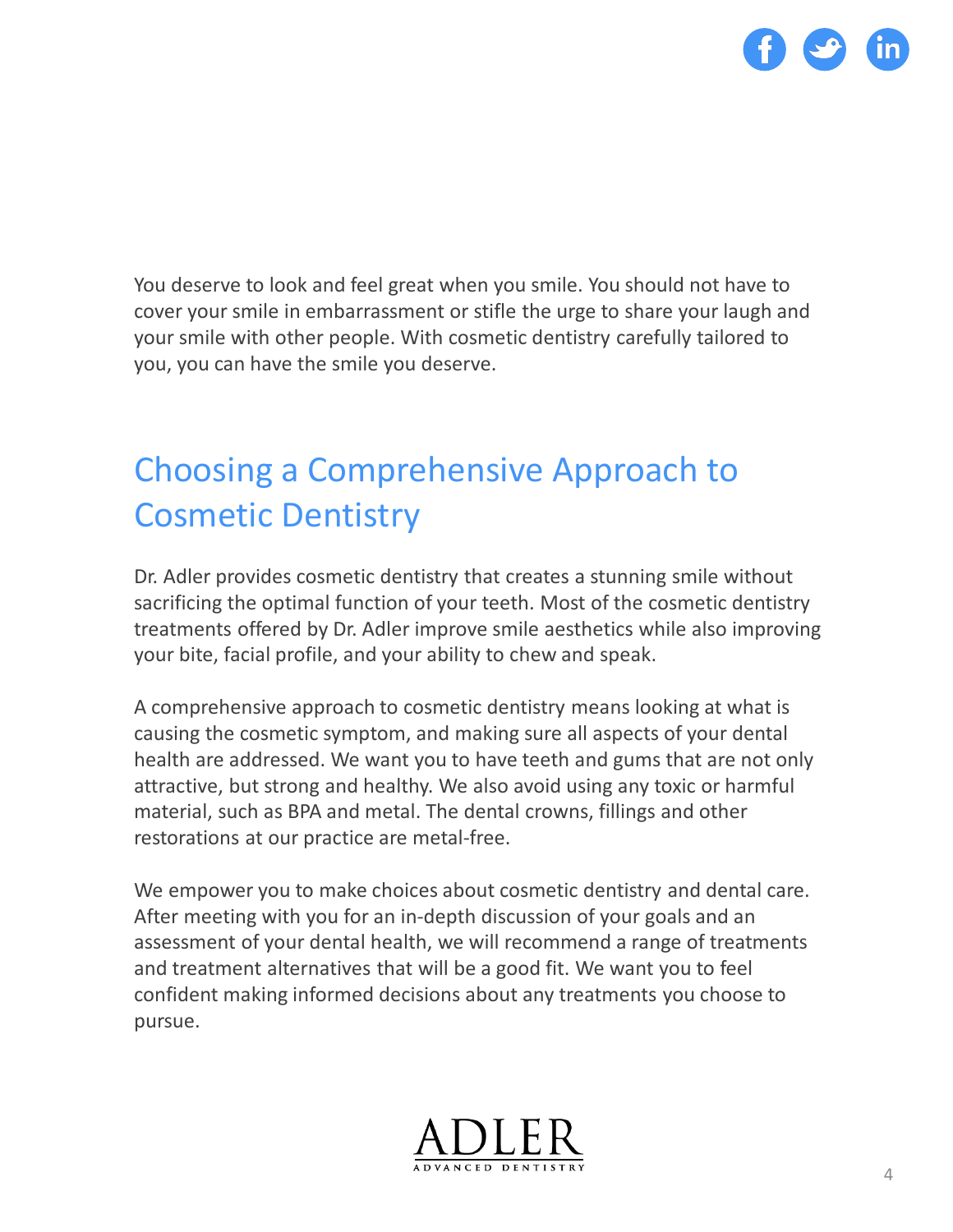

### Common Problems Effectively Treated With Cosmetic Dentistry

#### Chipped or Cracked Teeth

Chipped or cracked teeth can be some of the most obvious dental problems. Fortunately, chips and cracks can be restored using either dental bonding or [porcelain veneers.](http://www.adlerdentistry.com/porcelain-veneers) The best solution will depend on your unique circumstances, and Dr. Adler is happy to discuss all of your options.

#### Crooked Teeth

Nearly everyone has some degree of crooked teeth. Fortunately, there are many options available today in addition to traditional wire braces. [Invisalign](http://www.adlerdentistry.com/invisalign-clear-braces) is rapidly becoming one of the most popular choices for older teens and adults who want to straighten their teeth without the obvious hardware of traditional braces. Invisalign uses a series of clear plastic aligners to gradually shift your teeth to their desired position. If you would like to achieve the appearance of straight teeth, but don't want to invest the time associated with orthodontic treatment, then porcelain veneers may be a good option to consider. Keep in mind that porcelain veneers won't actually straighten your teeth. They'll just provide the appearance of straight teeth.

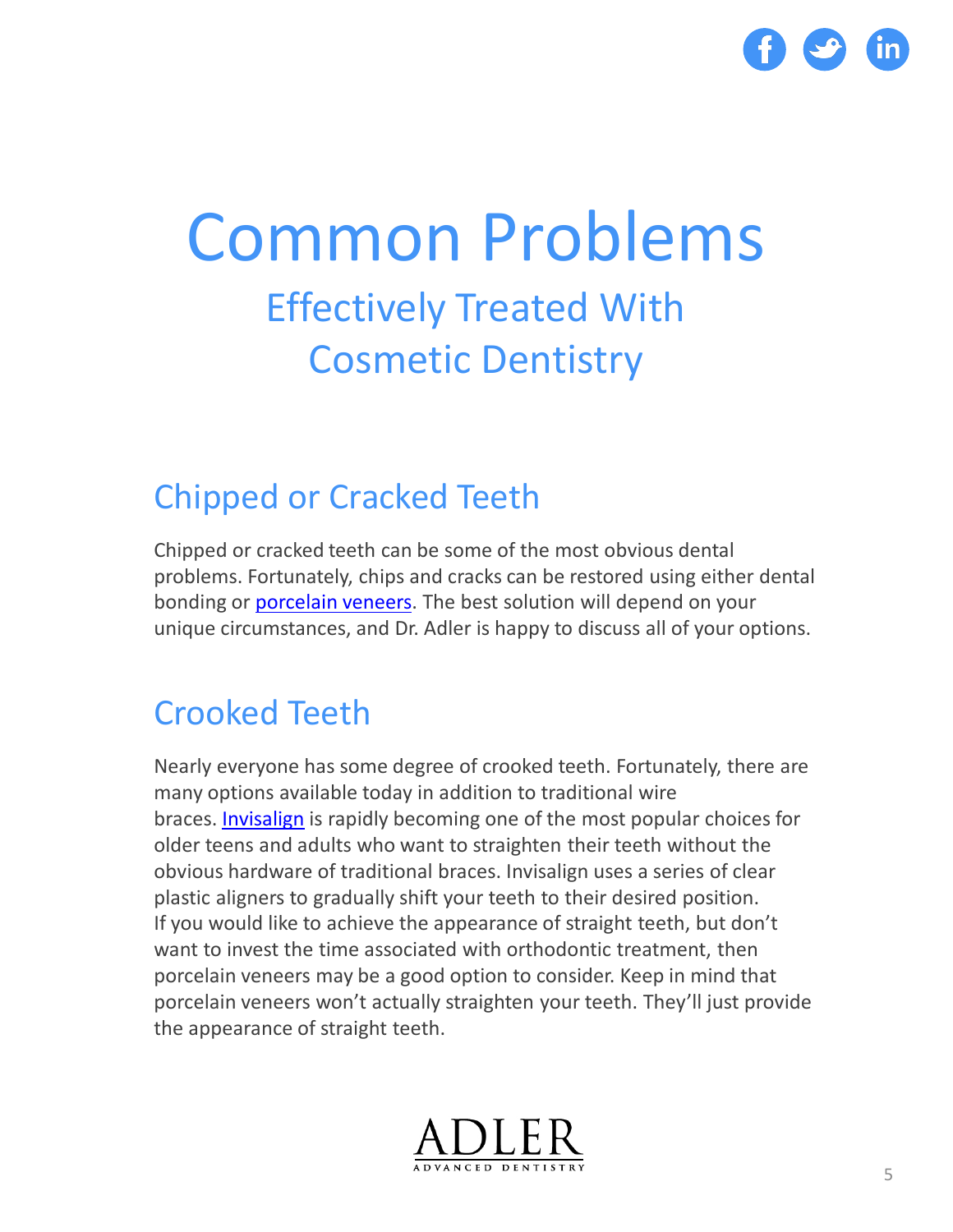

#### Stained or Discolored Teeth

There are many causes for staining and discoloration of the teeth, from dietary choices to aging. Dr. Adler offers the Zoom! [teeth whitening](http://www.adlerdentistry.com/tooth-whitening) system to restore your brilliant smile. The Zoom! teeth whitening system offers an average improvement of 8 shades and minimal sensitivity.

#### Missing Teeth

Missing teeth can be one of the most frustrating problems people face when it comes to their smile. In addition to being unsightly and embarrassing, missing teeth can cause serious long-term deterioration to the jaw and jeopardize the health of adjacent teeth.

[Dental implants](http://www.adlerdentistry.com/dental-implants) are the best way to replace missing teeth because they are the only option that replaces the missing root as well as the missing tooth. They can also help support the adjacent teeth and strengthen the jaw. If Dr. Adler determines that you aren't a suitable dental implant candidate, he may recommend alternatives such as dental bridges or dentures.

#### Gapped Teeth

There are many options for correcting gaps between teeth, including dental bonding, porcelain veneers, or orthodontic treatment with Invisalign.

#### Gummy Smile

Many people are self-conscious about having a gummy smile, where the gums are more visually prominent and out of balance with the teeth. Using advanced laser [gum recontouring,](http://www.adlerdentistry.com/gum-recontouring-for-gummy-smile) Dr. Adler can create the pleasing appearance you desire with minimally invasive techniques that heal quickly.

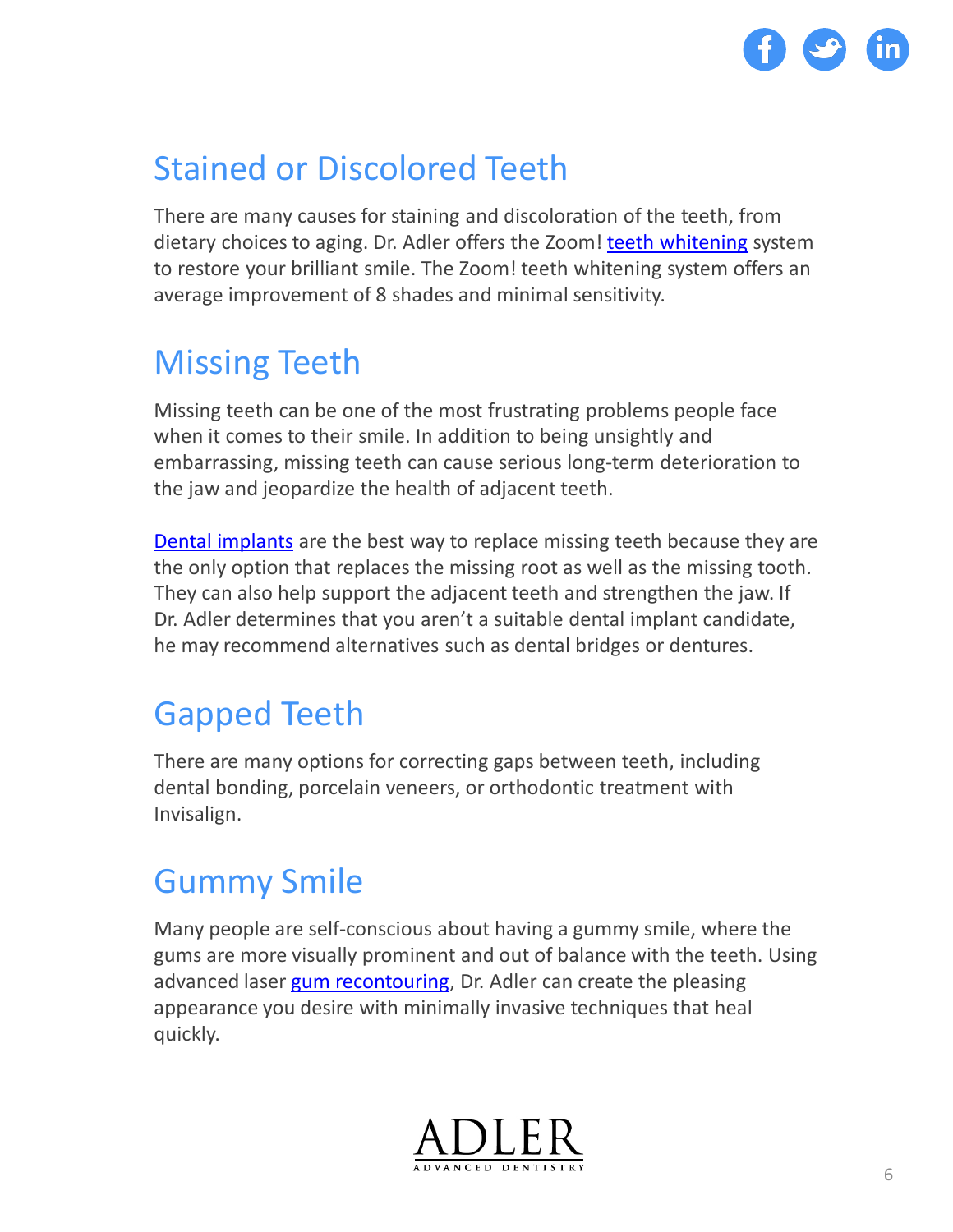

# Porcelain Veneers

### Porcelain Veneers – Instant Orthodontics

Porcelain veneers rejuvenate the appearance of your smile and can even enhance the youthfulness and attractiveness of your entire face just by improving your smile and your confidence. Dr. Michael Adler's veneer treatment plans are customized to the type of smile you want, whether you want a perfect, celebrity smile or subtle glamour.

#### What Do Porcelain Veneers Do?

Correcting a wide array of dental problems, porcelain veneers are a highly versatile cosmetic dentistry innovation. Veneers are commonly used to enhance a smile marred by:

- Broken teeth
- Chipped teeth
- Stains and discoloration
- Certain spacing issues
- Worn teeth
- Misshapen teeth
- Gaps between teeth

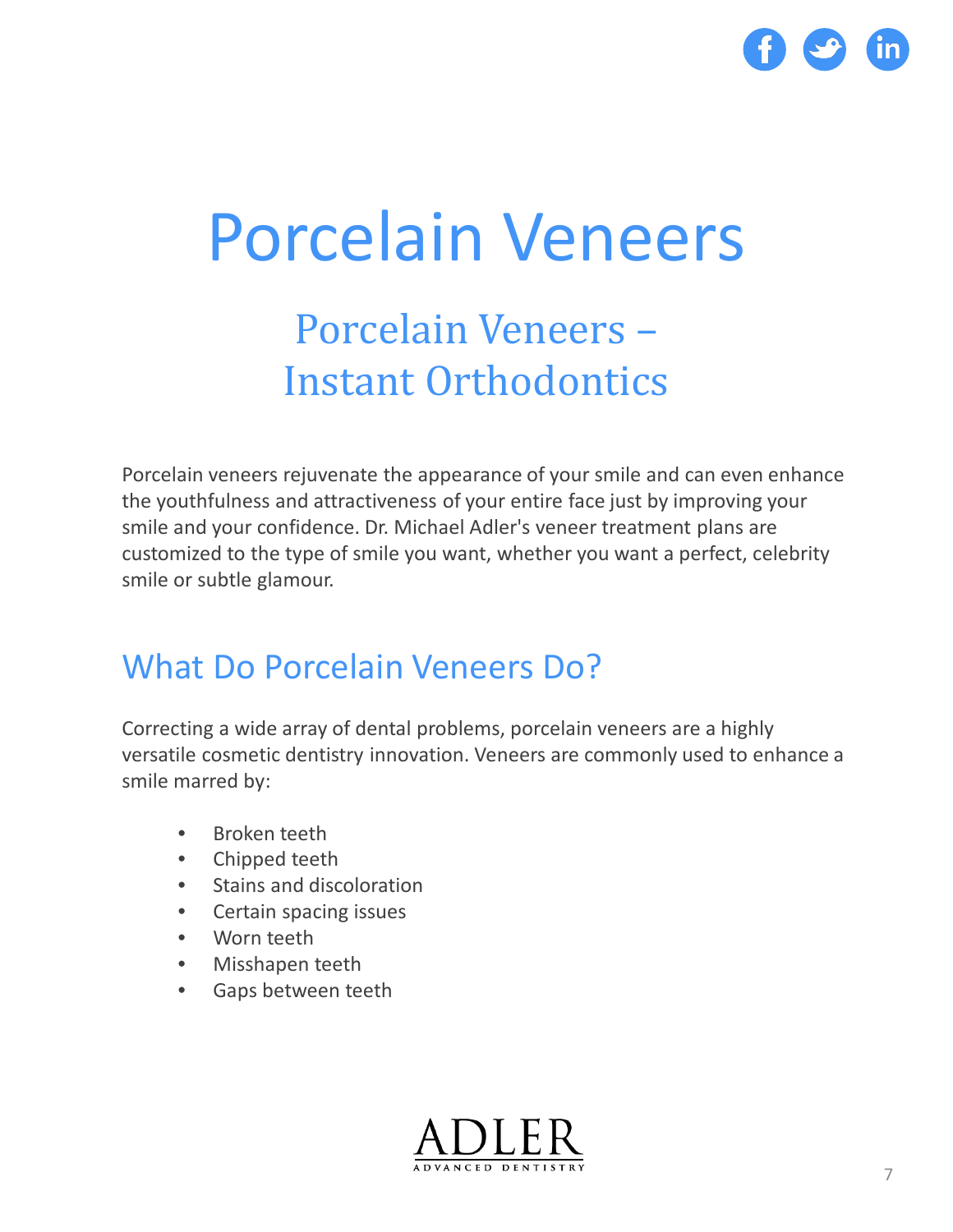

A porcelain veneer is placed over the front of your tooth to create a new tooth surface. The porcelain material we use is very strong. It resists breaking, cracking and staining. You could have your veneers for decades before they may need to be replaced. Another advantage of porcelain veneers is that their placement is minimally invasive and painless. Dr. Adler will bond them to your teeth so they essentially become your new enamel.

At Adler Advanced Dentistry, we strive to give you the style of veneers that suits you and your personality. Whether you want a bright Hollywood smile or other aesthetic smile qualities, we will guide you through the process of discovering the smile that enhances your look to the fullest. We don't believe everyone has the same goals in mind when it comes to their smiles, and we encourage our guests to give us feedback on creating the smile of their dreams.

#### Porcelain Veneers at Adler Advanced **Dentistry**

Porcelain veneers are thin, but extremely durable porcelain coverings that are bonded to the front of natural teeth to conceal tooth flaws and create a stunning smile. In this way, veneers create a smile that has straight, uniform teeth, with each side of the smile symmetrical to the other. Porcelain veneers are sometimes referred to as "instant orthodontics" because of their ability to create straight teeth in just 1 to 2 visits to the dentist's office. Although, in some cases of misalignment, traditional orthodontics or Invisalign® are necessary prior to porcelain restorations. The only way to know for sure is to visit us for a consultation.

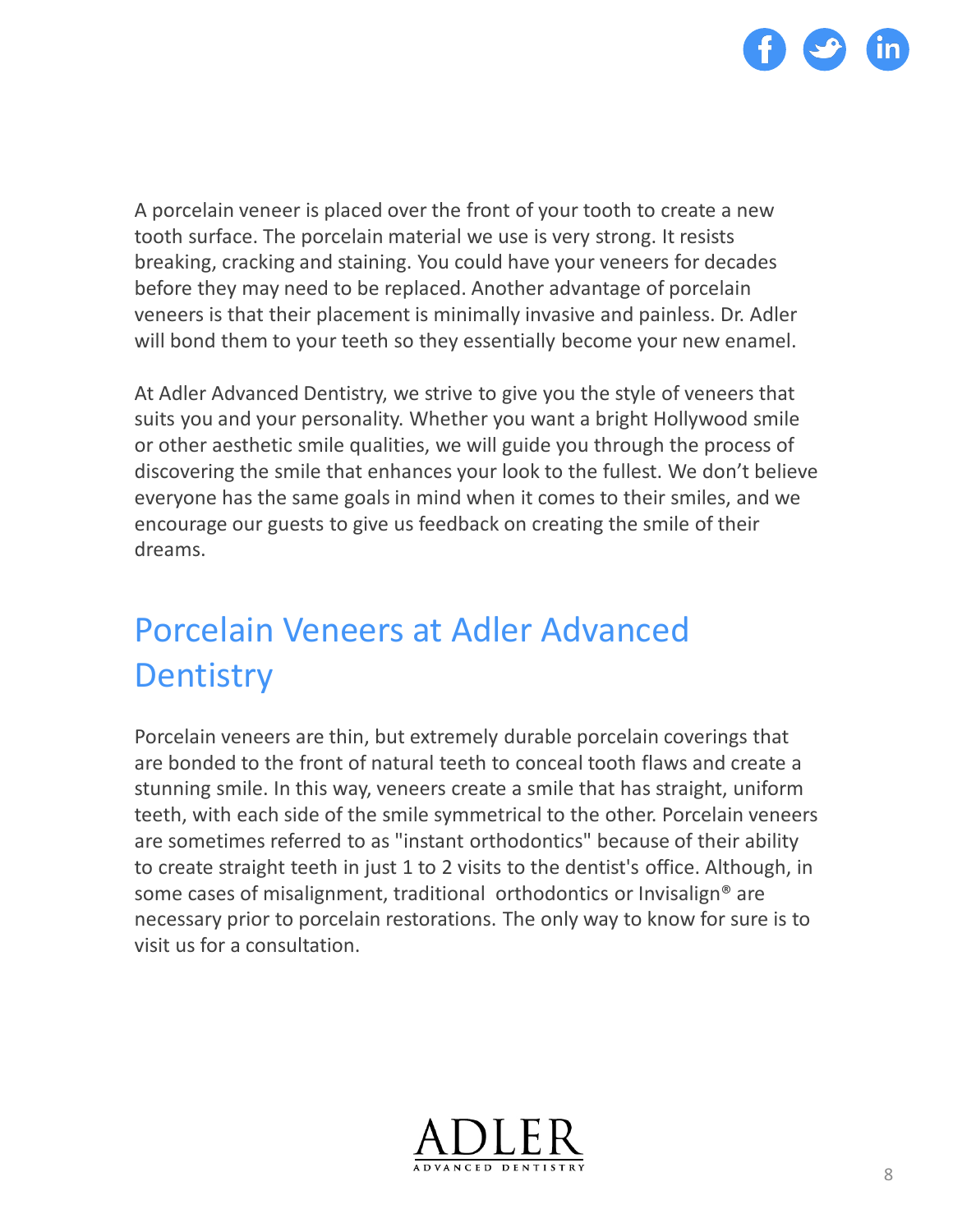

At Adler Advanced Dentistry, Dr. Adler and our entire team are fully committed to providing our guests with options as they consider treatment. Dr. Adler will present multiple treatment approaches and explain all the available alternatives. You are the only person who can make decisions about your dental care, and we provide you with the education you need to make an informed decision for yourself.



Porcelain Veneers: Before and after images of porcelain veneers. Actual Adler Advanced Dentistry patient.

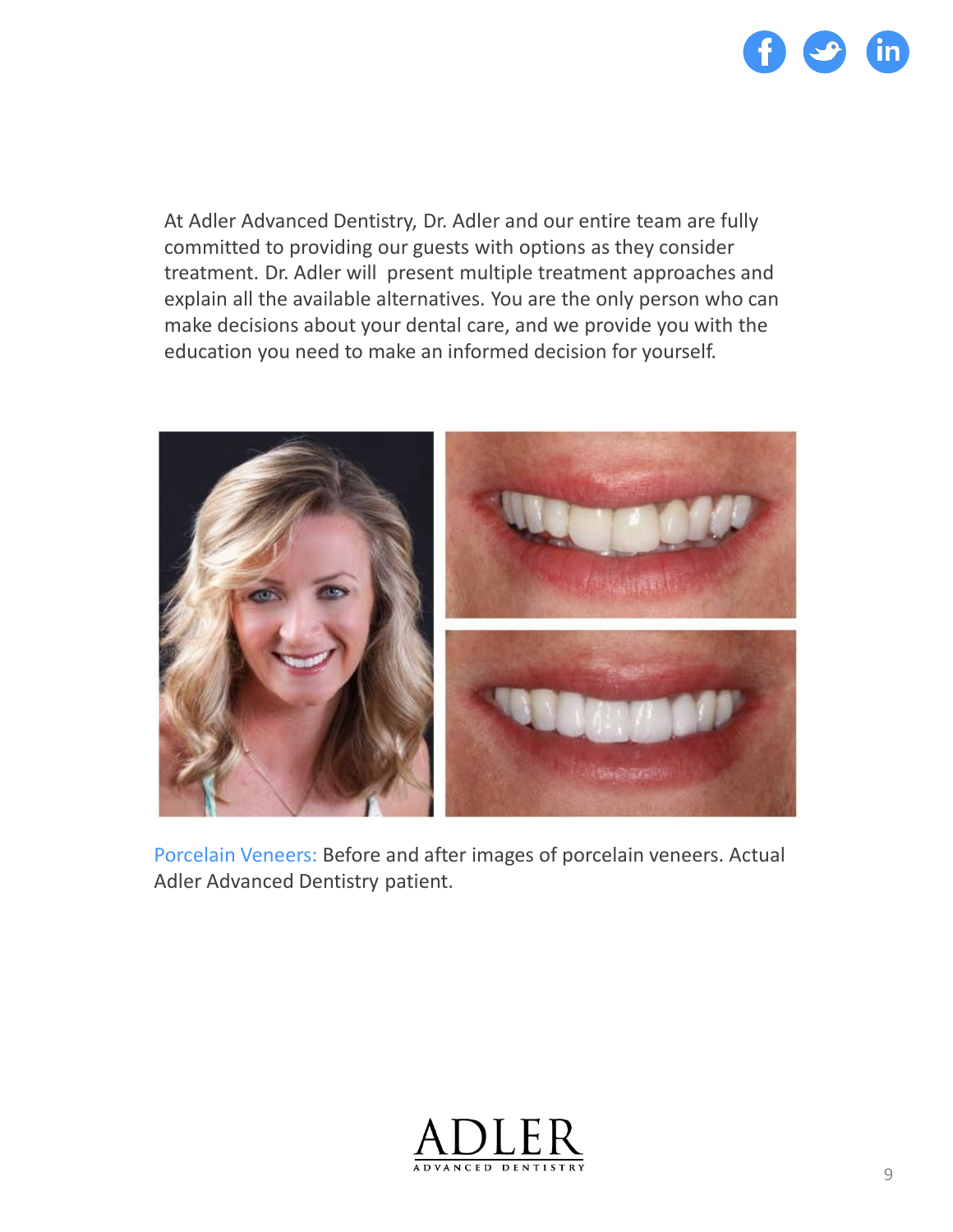

# One Visit Dental Crowns

#### CEREC One-Visit Porcelain Crowns

Perhaps you know the old routine. You visit the dentist, you need a dental crown. The dentist prepares the tooth, takes an impression and installs a temporary crown. You then wait two weeks and return to the dentist, and he or she installs the permanent dental crown. And if the fit isn't perfect, then it goes back to the lab and you wait again, and return to the dentist again.

But now, that's all changed. At Adler Advanced Dentistry in Boulder:

- There's no more waiting for the lab
- Dental crowns built and installed in one hour
- No return trips to the dentist
- Natural color crowns
- Millions of CEREC crowns have been placed nationally
- Patients love it!



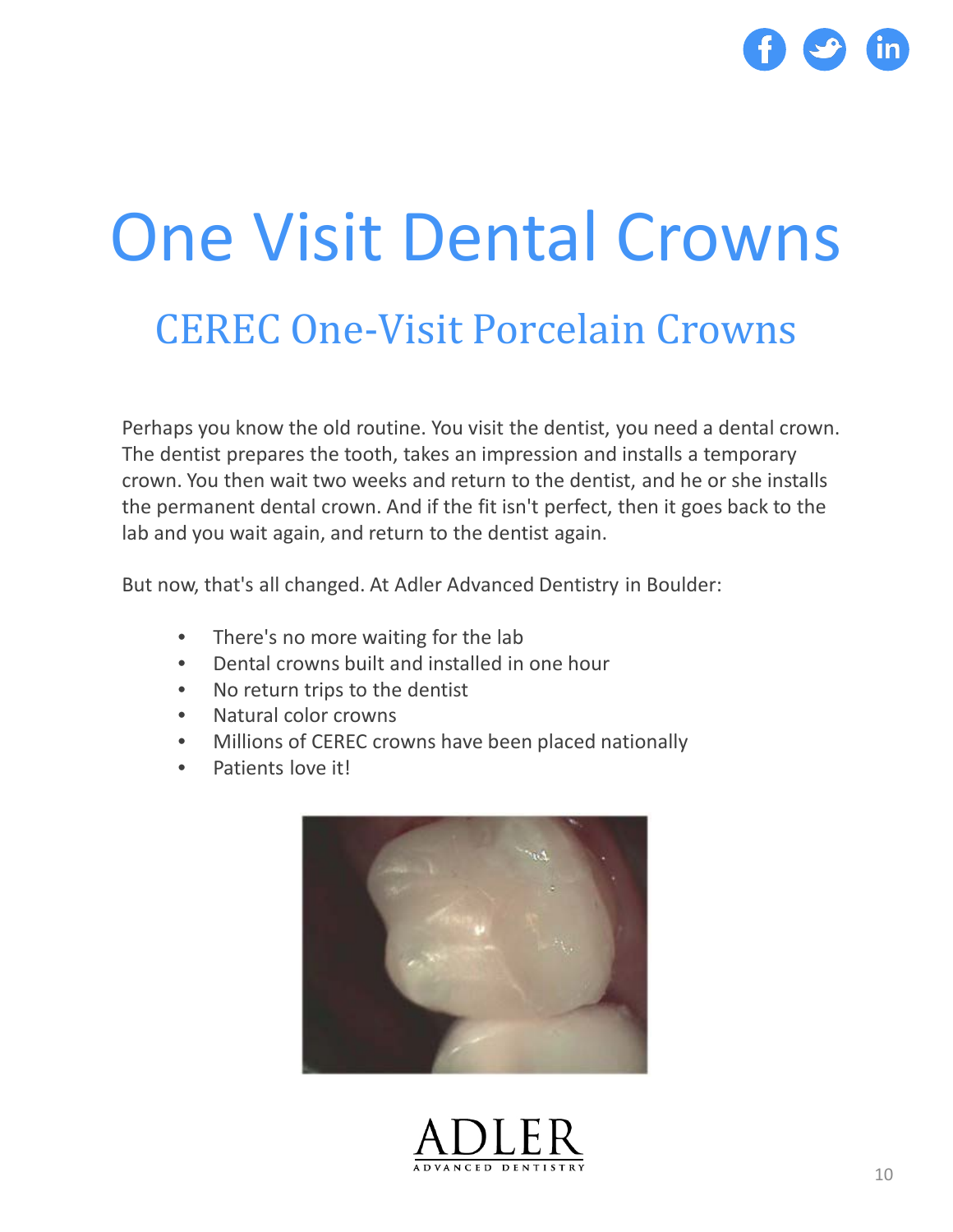

#### How Do One-Visit Crowns Work?

At Adler Advanced Dentistry we can reduce that two-week waiting period and two or three office visits down to just a single visit for dental crowns! This 21st century technology is called CEREC, which is a precision computer-aided design and milling device. It allows us to create a permanent dental crown in just a few minutes in our Boulder dental office.

Dr. Adler was one of the first dentists on the Colorado Front Range to employ the CEREC technology in his practice.



#### What Is CEREC?

The CEREC system allows us to repair a damaged tooth in about an hour. We no longer take impressions or create temporaries, and it enables Dr. Adler to satisfy patients seeking a long-lasting, esthetic alternative to silver or plastic fillings. This precision procedure eliminates further tooth cracking, risk of future root canals.

To make the restoration, Dr. Adler first paints a reflective powder over the prepared tooth. Using a special camera, he takes an accurate picture of the tooth which is then displayed on a computer screen, where he designs the restoration. Then CEREC takes over and automatically shapes the restoration. Finally, the dental crown restoration is permanently bonded in place.

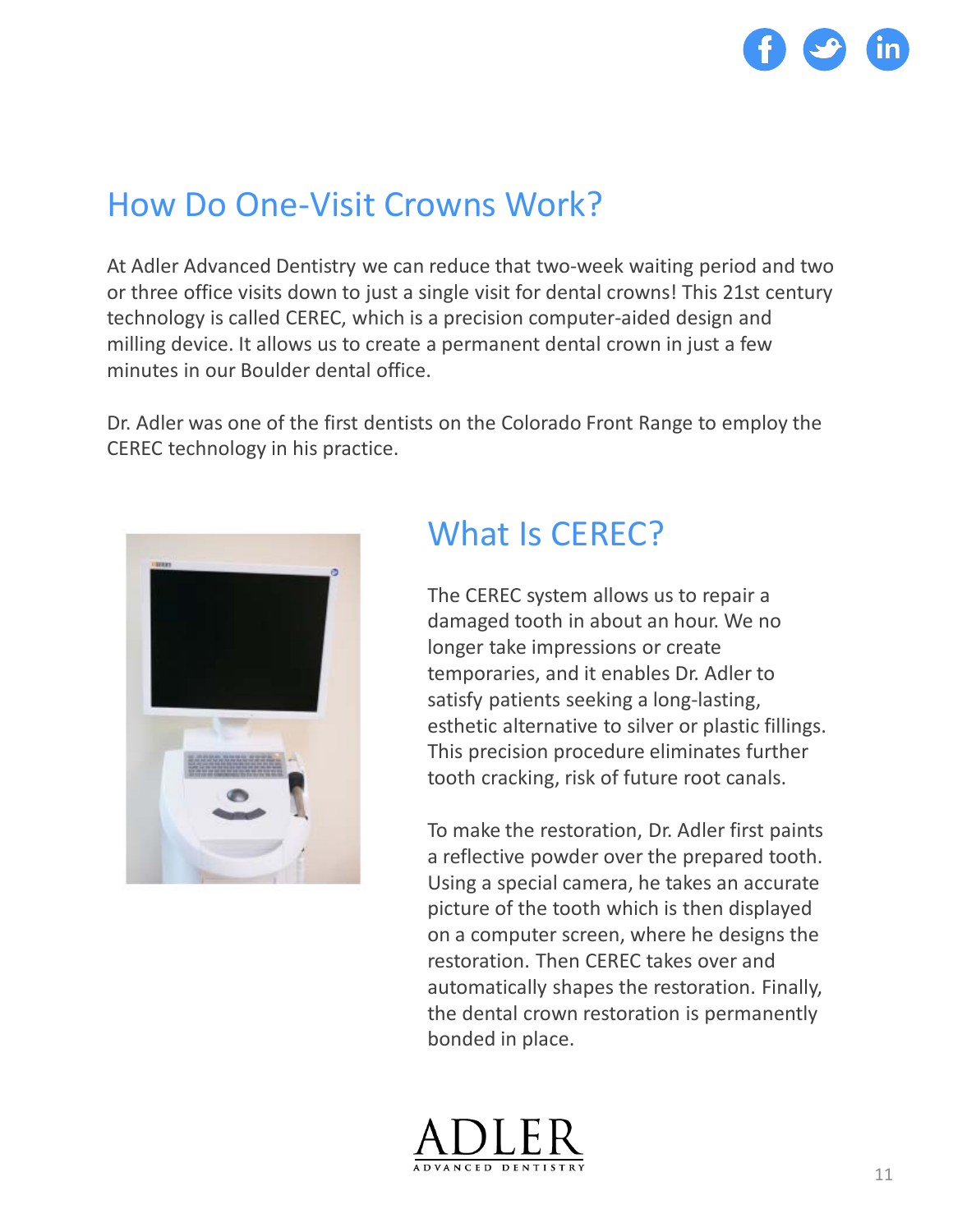

### Teeth Whitening ZOOM! Teeth Whitening System at Adler Advanced Dentistry

A smile is one of the first things you notice when you meet someone. Adler Advanced Dentistry's ZOOM! Teeth Whitening System gives you the brightest smile!

#### What to Look for in a Tooth Whitening System

A good whitening system is:

- Fast and convenient
- Long lasting
- Low sensitivity
- Proven safe and effective
- Applied by a dental professional
- All done chairside

|                                  | <b>Treatment</b><br>of Time | <b>Results</b> | <b>Notes</b>                                                                                                                         |
|----------------------------------|-----------------------------|----------------|--------------------------------------------------------------------------------------------------------------------------------------|
| ZOOM!<br>Chairside               | <b>45 Minutes</b>           | Avg. 8 shades  | Immediate Results<br>$\angle$ Long lasting,<br>v Less fadeback<br>Safe & comfortable<br>Performed by a<br><b>Dental Professional</b> |
| At Home Trays                    | $7-14$ Days                 | 6 shades       | Self applied<br>$\angle$ Trays<br>× No immediate<br>results                                                                          |
| Whitening<br>Strips/Paint on Gel | 7-30 Days                   | 3-4 shades     | √ Inconsistent<br>tooth whitening<br>✔ No immediate<br>results                                                                       |
| ToothPaste                       | $1$ month $+$               | 1-2 shades     | Results fade if<br>you stop using<br>the toothpaste<br>$\leq$ Superfical stains<br>only                                              |

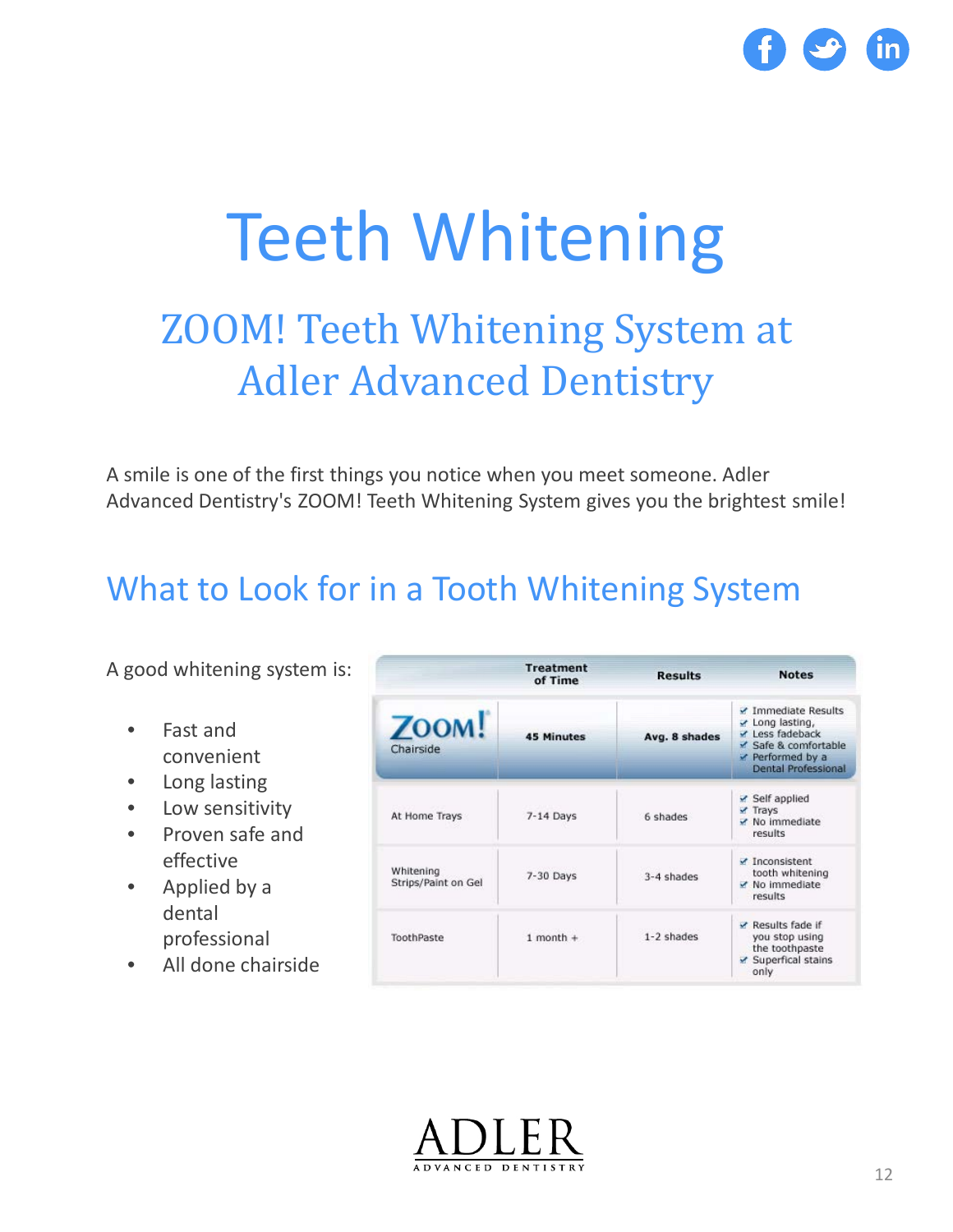

#### What Do You Wish to Communicate With Your Smile?

A whiter, brighter smile is beautiful - it can help you feel better about yourself and make a memorable impression. Your lifestyle and the aging process can stain and darken your teeth. Many things contribute to stained teeth, such as drinking coffee, tea, cola and red wine, or smoking.

Other whitening systems don't compare to the ZOOM! Teeth Whitening System. Nothing whitens better or faster. Adler Advanced Dentistry in Boulder, Colorado, does it all in about an hour in our office.



Before

After

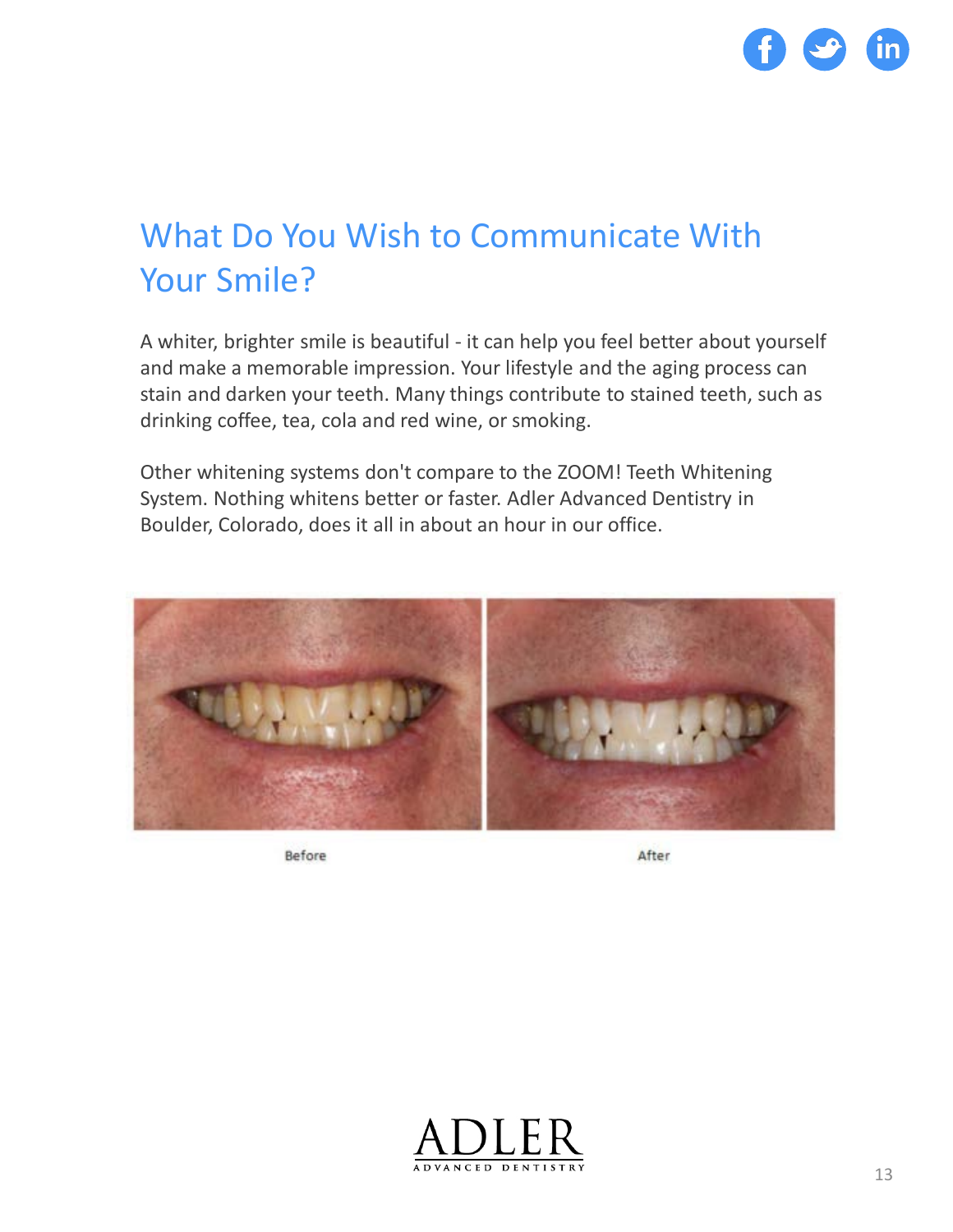



#### Is Teeth Whitening Safe?

Extensive research and clinical studies indicate that whitening teeth under the supervision of a dentist is safe. In fact many dentists consider teeth whitening the safest cosmetic dental procedure available.

A clinical study performed by Loma Linda University on the effect of teeth whitening gel on tooth enamel, confirmed that ZOOM! inoffice teeth whitening is safe. The study concluded that ZOOM! "does not adversely affect the microhardness and surface morphology of human enamel."

A clinical study was conducted by Discus Dental to evaluate the efficacy of the ZOOM! Teeth Whitening System. Fifty subjects participated in a study that showed that the average shade change with the Zoom! system is 8 shades and that the ZOOM! system is "safe and effective for whitening teeth rapidly." In addition, minimal sensitivity was noted during the study, with a significant number of patients reporting no sensitivity.

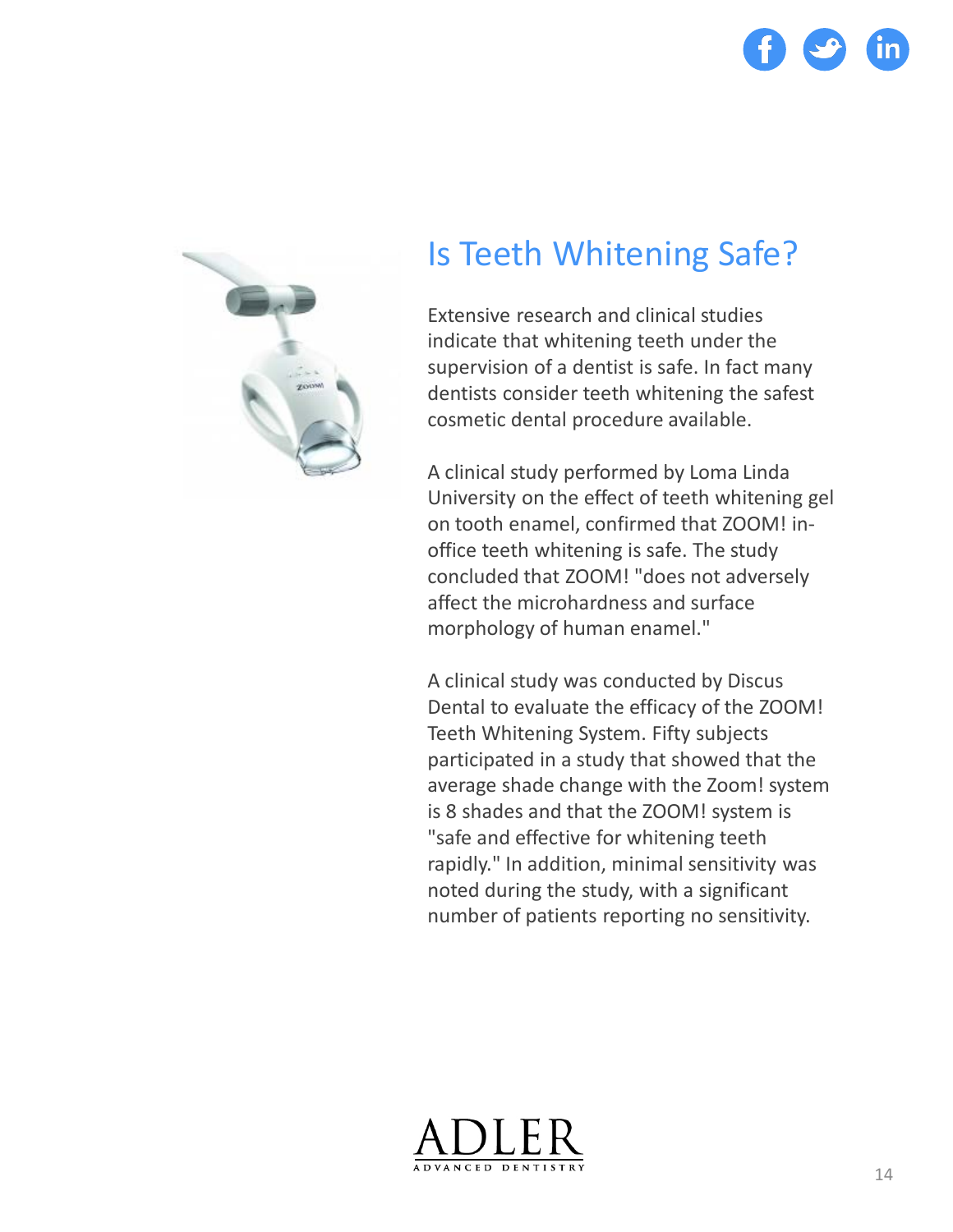

### Tooth-Colored Fillings Benefits of White Fillings

Dr. Adler uses advanced dental materials, including white fillings, that he knows will provide our guests with benefits. Some of the advantages of white fillings vs. metal fillings are:

- Natural, tooth-colored appearance
- Matched to your natural tooth color for a seamless result
- Free of mercury
- Durable chemical bond to your enamel
- Conserves more natural tooth structure compared to metal fillings

Traditional metal amalgam fillings contain elemental mercury. Many of our guests feel strongly about avoiding potentially toxic materials, and our dentist and team feel the same way. Although the FDA maintains that amalgam fillings are safe to use, it is a fact that metal fillings release very low levels of mercury vapor, which you may then inhale. At high levels, mercury vapor is harmful to the brain and kidneys. Although metal fillings do not release these high levels of vapor, our guests prefer to avoid the material altogether.





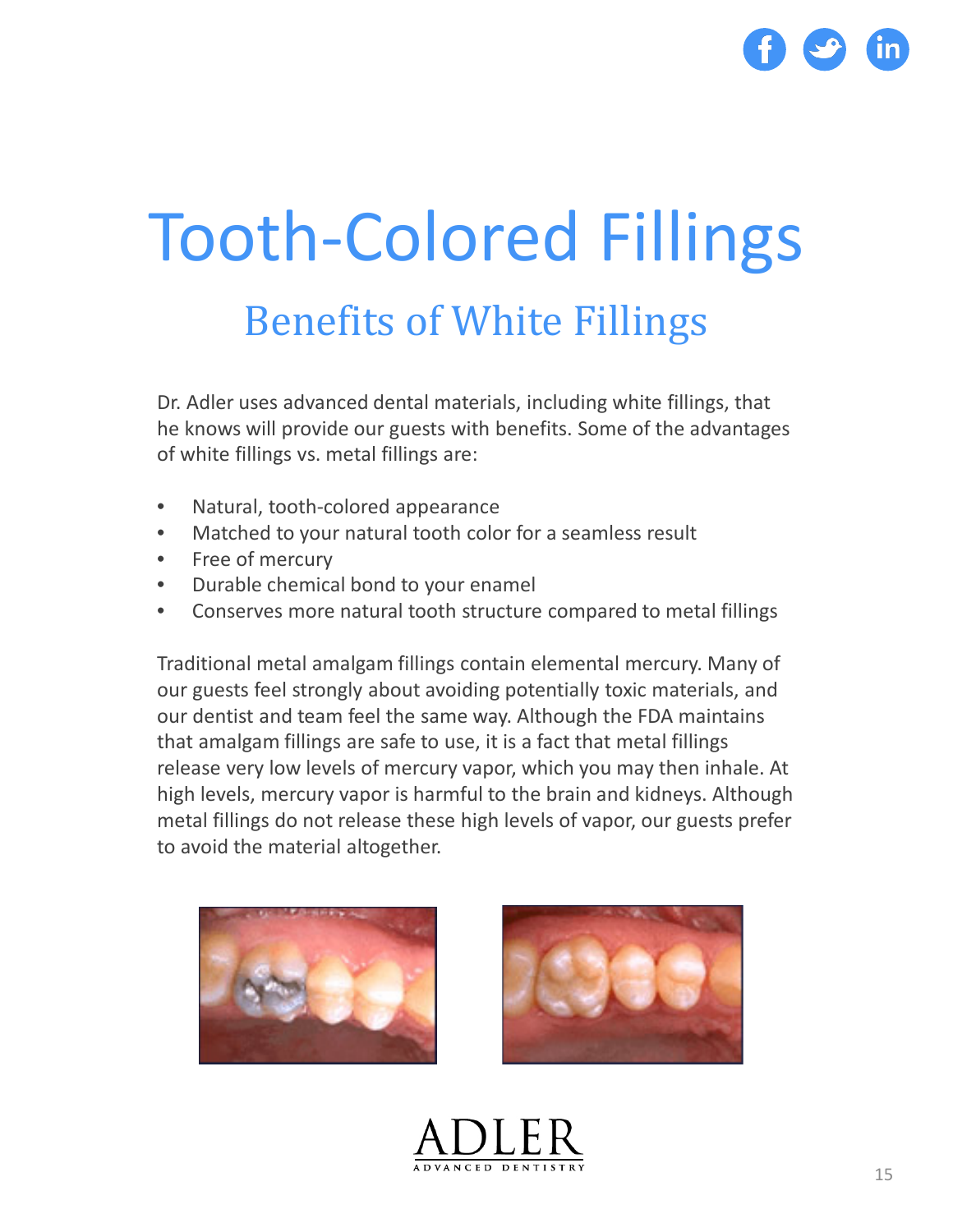

White fillings are made of composite resin and are an important restoration in the field of holistic dentistry. This material is metal and mercury free. Composite resin is matched to the current color of your teeth, so it eliminates the issue of unattractive metal color sticking out in your smile. White fillings also do not expand and contract like metal fillings do, so temperature changes in your mouth don't run the risk of cracking the composite material.

#### Restoring Teeth With White Fillings

A white filling fills the cavity created by tooth decay. When a cavity develops, the decay must be stopped to prevent further damage to your tooth, gums and supporting bones. Your cavity will be cleaned out, and then Dr. Adler will fill in the area of damage with the composite resin filling. These white fillings can last for many years and effectively protect a tooth after being treated for decay.



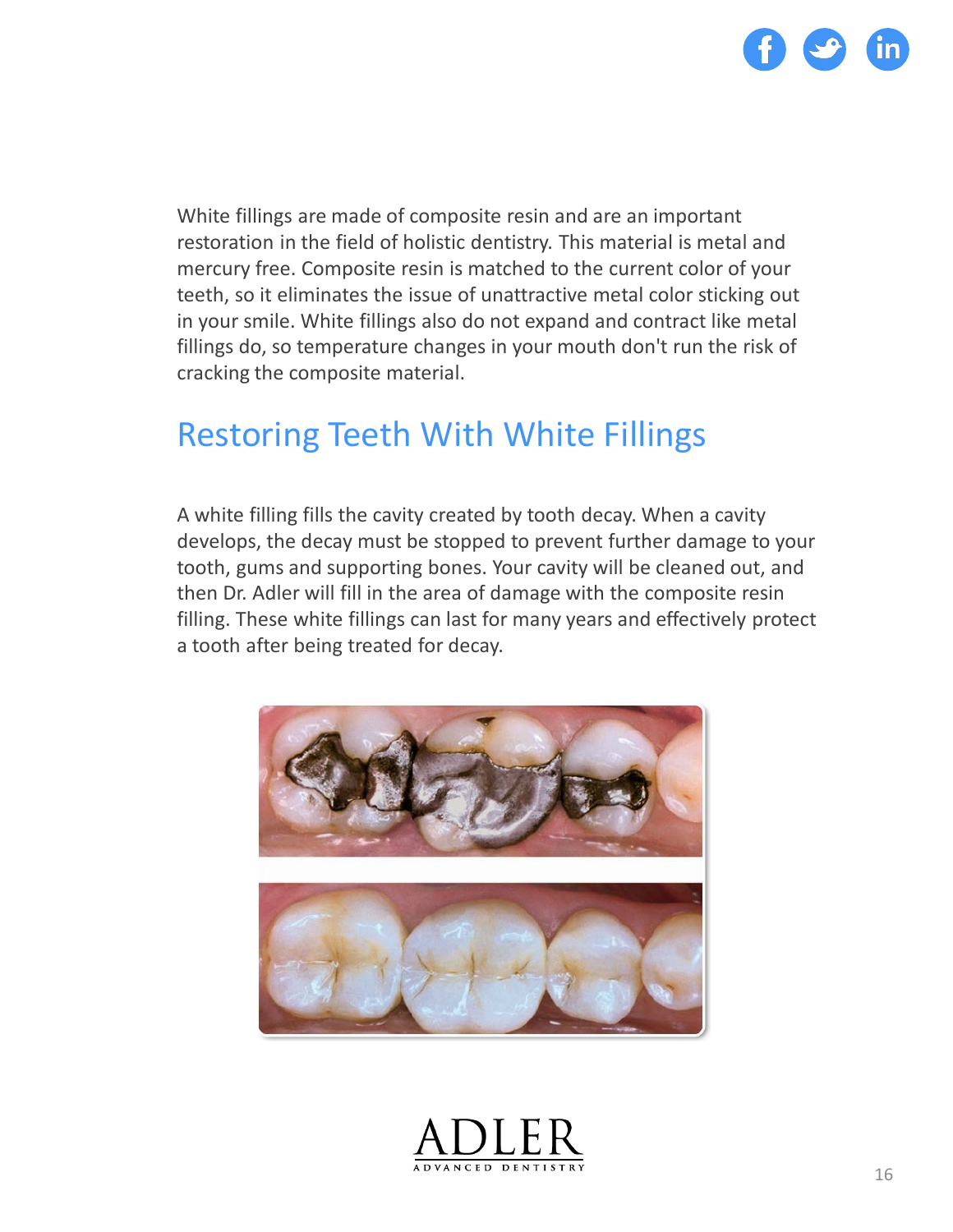

# Tissue (Gum) Re-Contouring

### Gum Recontouring for Gummy Smiles

The appearance of a gummy smile is usually caused by genetically inherited traits, such as small teeth, extra gum tissue or a shorter lip. Even if you have been living with this smile trait for years, it may be making you feel less happy with your smile. Dr. Adler uses advanced laser dentistry to perform gum recontouring that is dramatically less invasive than scalpel methods of the past. Some of the advantages of this procedure are:

- No incisions, no sutures
- Laser cauterizes as it cuts, which minimizes bleeding
- Enhanced precision
- Symmetrical results
- Has a gum-lifting effect

The only way to know if the procedure is a good fit for your goals is to visit Dr. Adler. He'll make sure you know all of your options moving forward and what to expect from each.

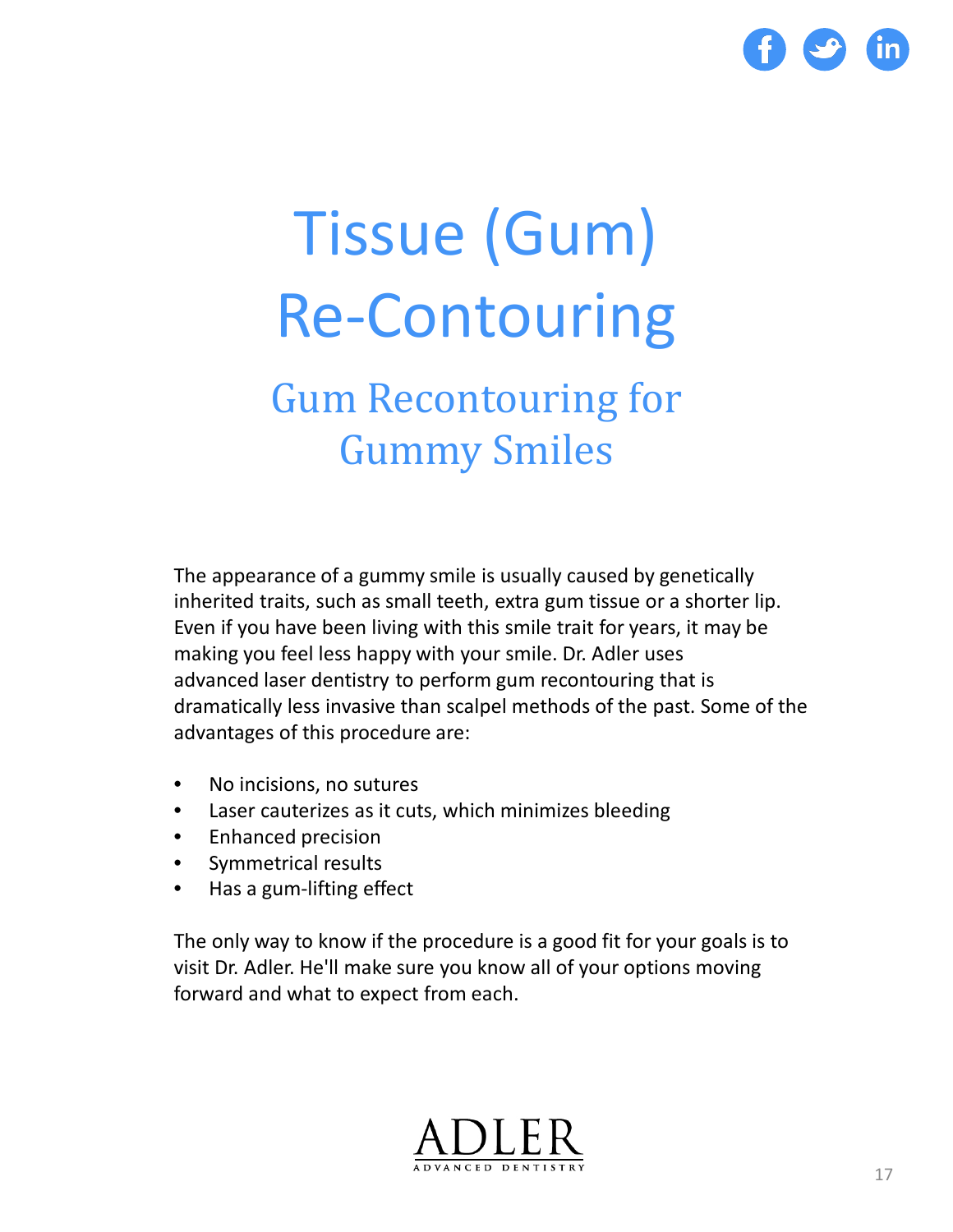

## Dental Bonding What Is Dental Bonding?

Dental bonding is a process to augment, reshape or rebuild a certain portion of a tooth. Some of the problems for which tooth bonding may be beneficial are:

- Chipped teeth
- Small gaps between teeth
- Minor problems with tooth shape
- Temporary restoration while you are waiting for a crown or veneer

The process to place bonding on teeth is simple and fast. It takes only one appointment for Dr. Adler to place the material on your tooth, and shape it to look natural and aesthetically pleasing. The bonding hardens and should last for many years, unless trauma to the tooth breaks the bonding.

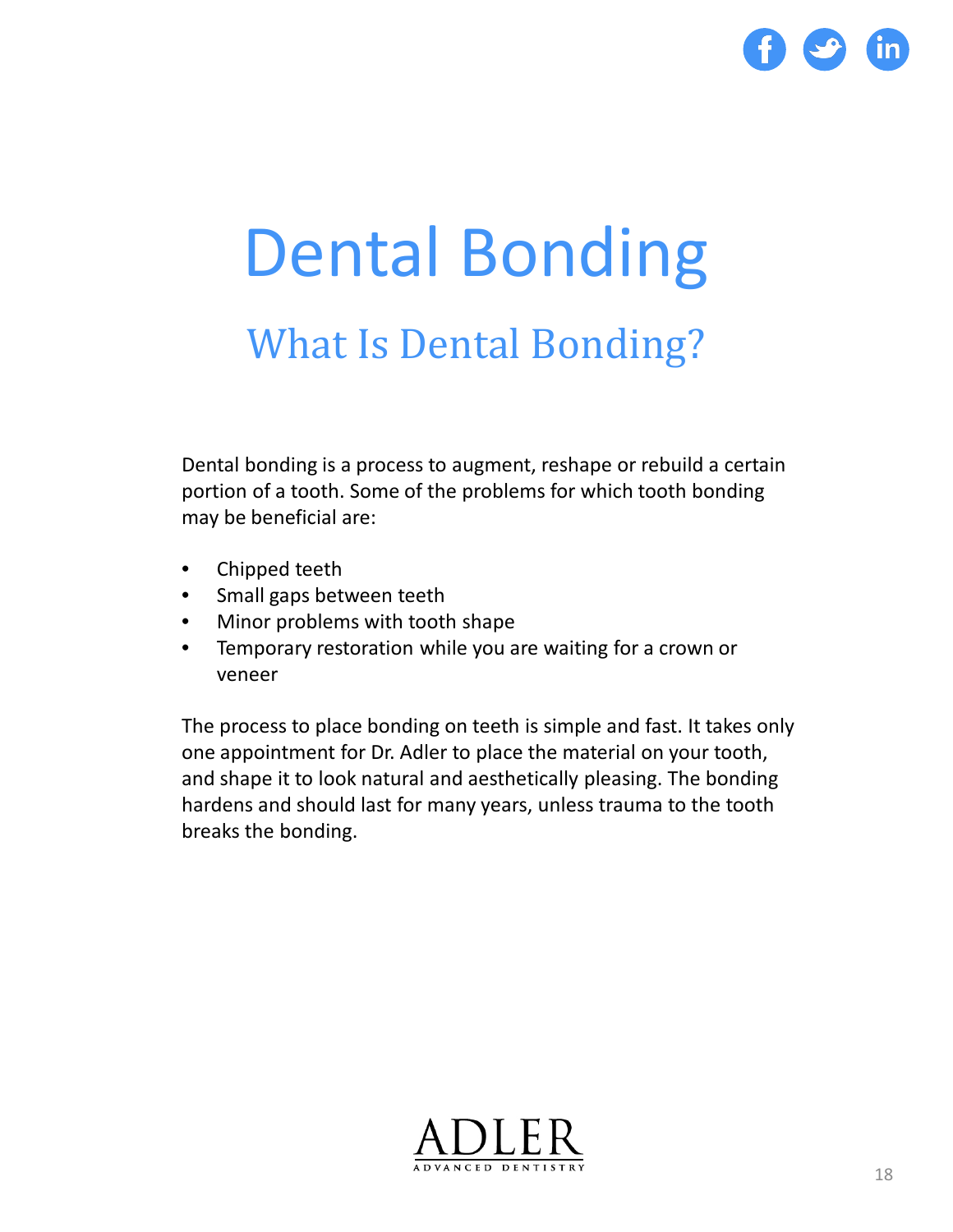

#### Teeth Bonding vs. Other Cosmetic Dentistry Options

Dr. Adler and our dental team are fully committed to presenting all of your options for achieving your dental goals. We want you to have the full picture of your treatment plan options. Like any dentistry treatment, dental bonding has both pros and cons. Some of the benefits of this option include:

- Relatively low cost
- Completed in a single appointment
- Highly conservative option in terms of tooth preservation
- Natural, tooth-color material

Dental bonding is mainly an alternative or temporary placeholder for porcelain veneers. Compared to porcelain veneers, some of the potential drawbacks of dental bonding are:

- Less versatile in what and how much they can accomplish
- Change color over time
- Easier to crack, break or chip

Veneers have the advantage of being a whole, intact piece that cover the entire tooth surface, whereas dental bonding is molded and shaped onto the area being rebuilt. Dr. Adler will explore both options with you, as well as any other options for which you may be a good candidate. Our goal is to empower you to make informed decisions about your dental care.

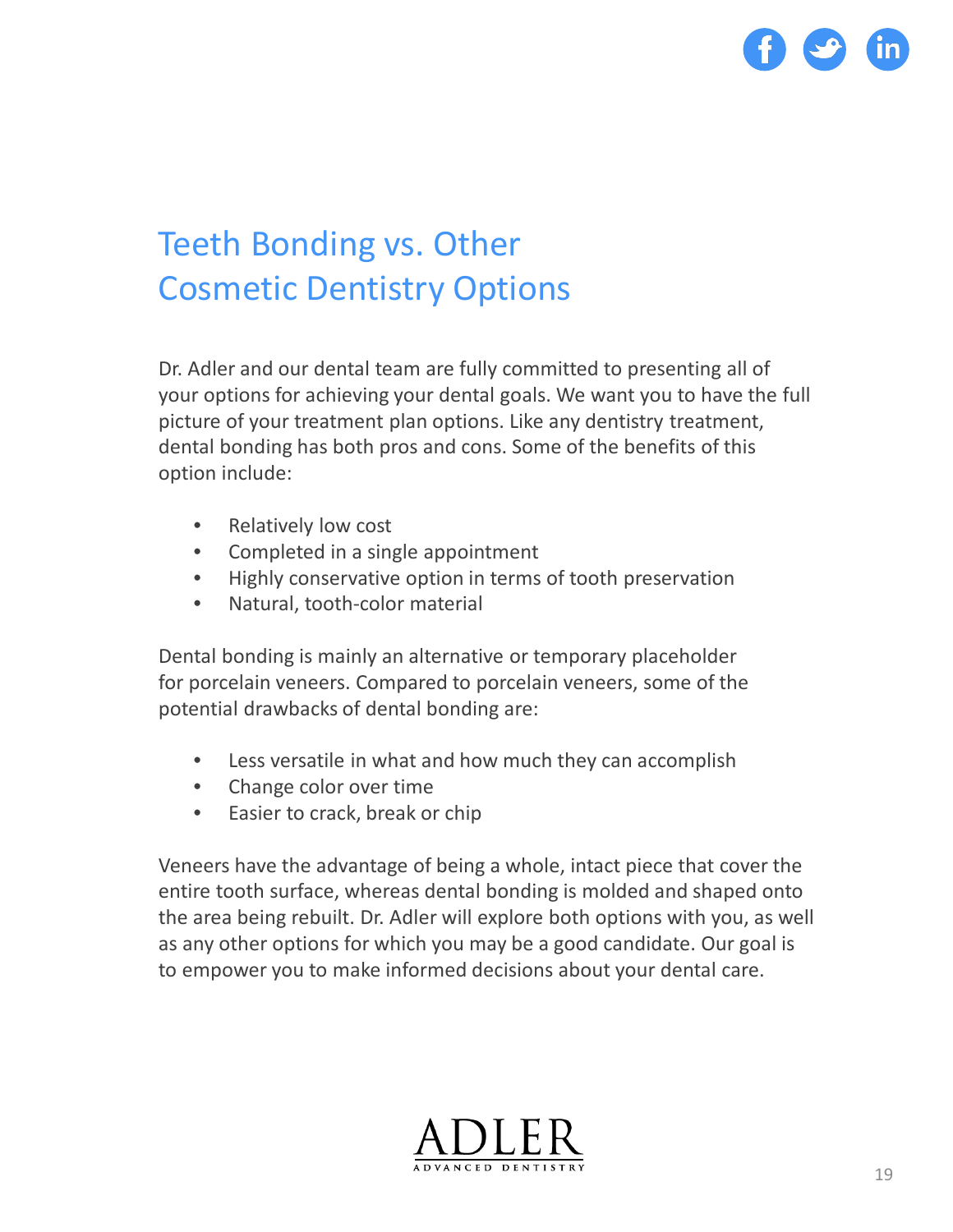

### Invisalign® Benefits of Invisalign

Invisalign® is designed to give you:

- Straight, properly aligned teeth
- No ugly metal bands and brackets
- In months, not years
- Aligners are nearly invisible (it's very hard for others to tell that you are undergoing orthodontic treatment)



The course of Invisalign® treatment involves changing aligners periodically, moving your teeth into a straighter position step by step, until you have a beautiful smile. And, unlike braces, these clear aligners can be removed while you eat, brush and floss your teeth. Plus the best part: no one will know you're straightening your teeth because it's nearly invisible!



Before

After

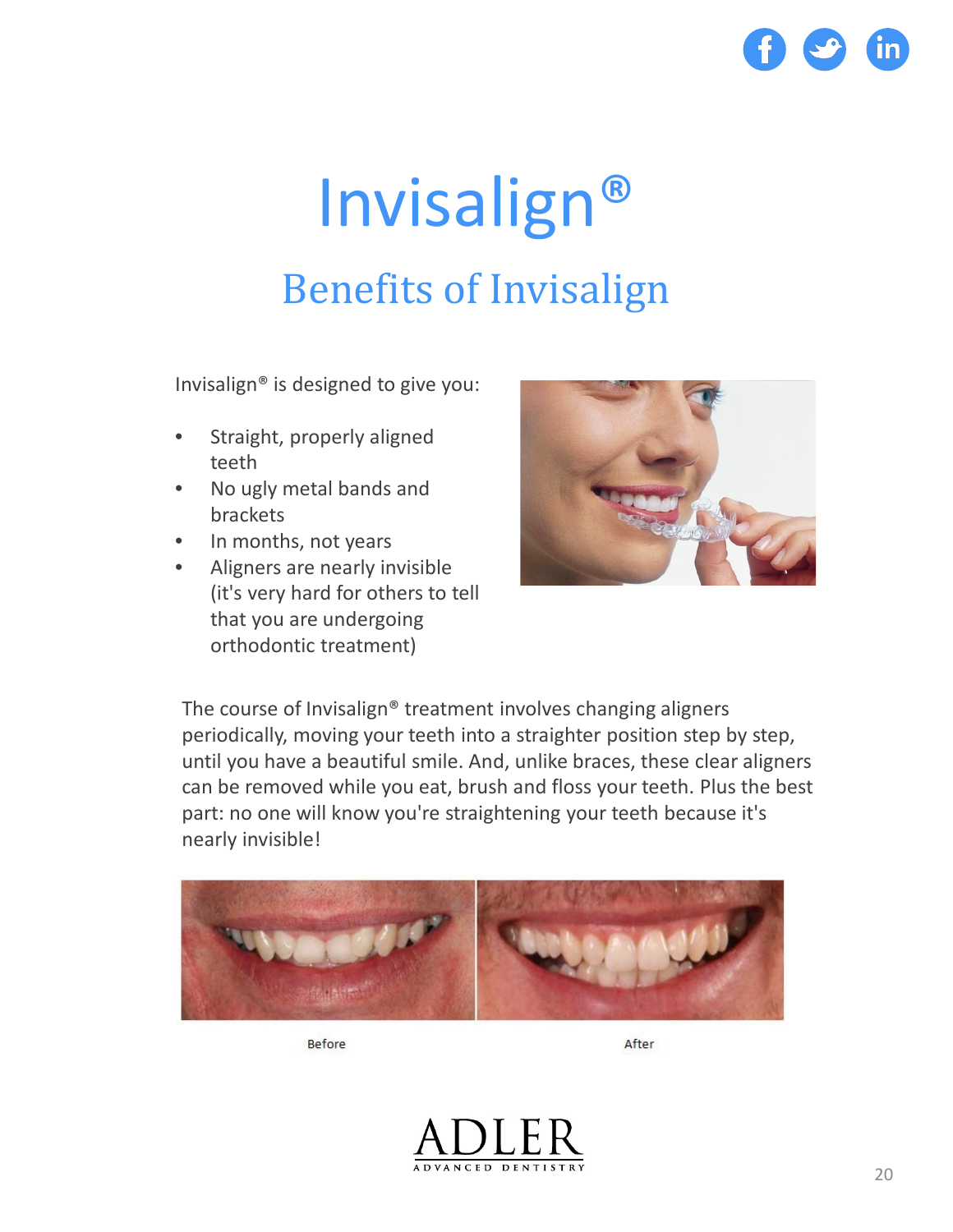

### Lumineers® What Are Lumineers?

Lumineers® are a specific brand of dental veneer. They are thinner than the other types of porcelain veneers offered at our practice. They improve your smile by concealing various cosmetic tooth problems, such as stains, chips and teeth that are misshapen or too short. Some of our guests prefer Lumineers® for the following reasons:

- Lumineers<sup>®</sup> can often be placed with little or no changes made to the enamel on your tooth.
- These dental veneers require relatively little preparation compared to other veneers.
- They are often well-suited to people wanting to make minor, simple changes to their teeth.



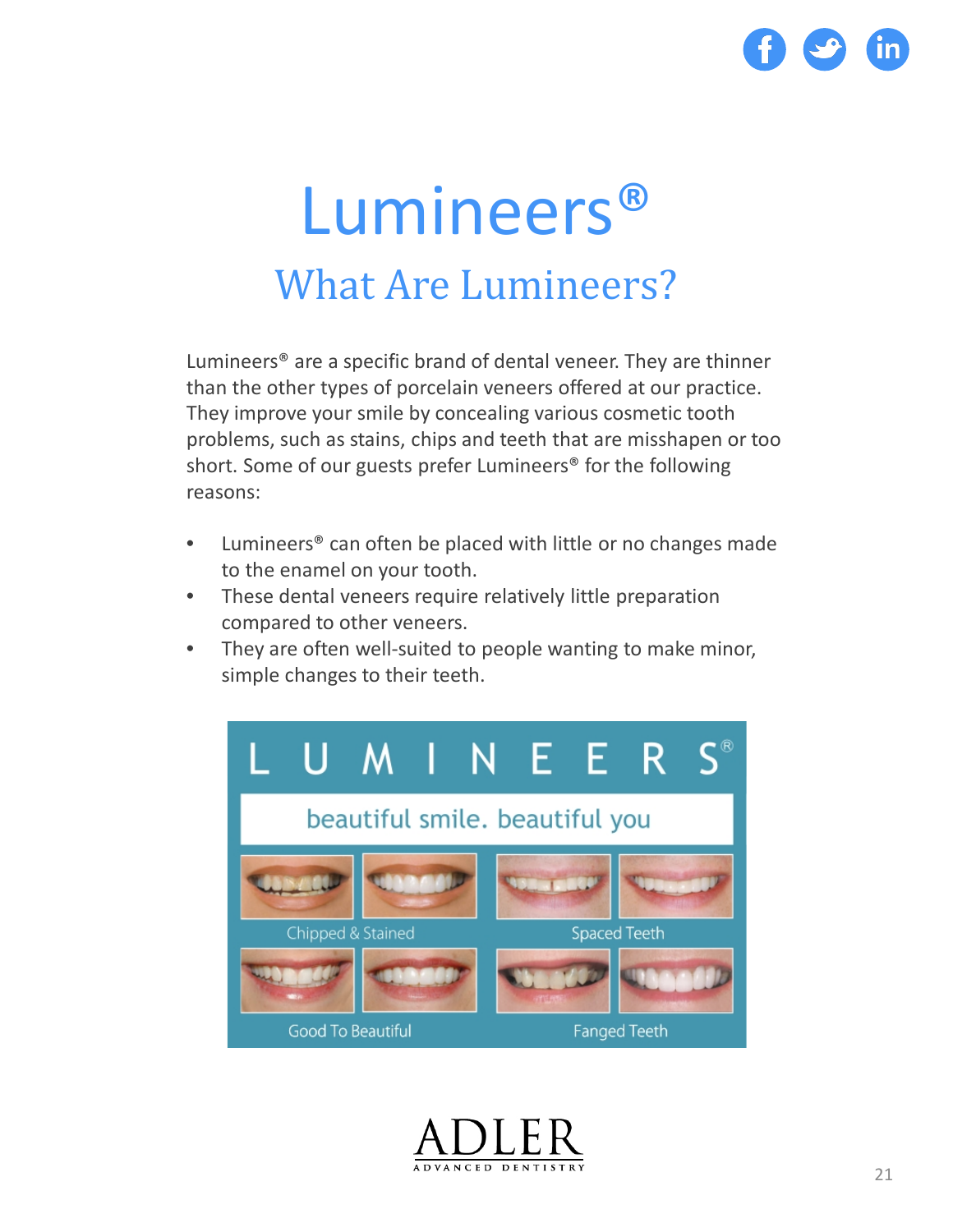

Sometimes these advantages make Lumineers® the right choice for an individual. But the only way to know your options is to discuss them with Dr. Adler. He wants to make sure you know and understand all of your options for getting the gorgeous smile of your dreams, and he believes in empowering you to make your own decisions as a respected individual and guest at our practice.

#### Lumineers vs. Porcelain Veneers

Our other brands of porcelain veneers, while very slightly thicker, are well-suited to the full range of cosmetic problems, including diastemas (gap between the two front teeth) and worn teeth edges. These porcelain veneers offer Dr. Adler the most flexibility in meeting your cosmetic smile goals, while Lumineers® can sometimes limit the options. But the only way to know for sure is to visit us for your consultation.

Lumineers® and other brands also share certain characteristics, such as:

- Stain resistant
- Conceal minor cosmetic tooth flaws
- Create a whiter, brighter smile
- Sometimes a good alternative to treatment with metal braces

Because we are committed to providing you with options, we offer Lumineers® as well as other types of porcelain veneers at our dentistry practice.

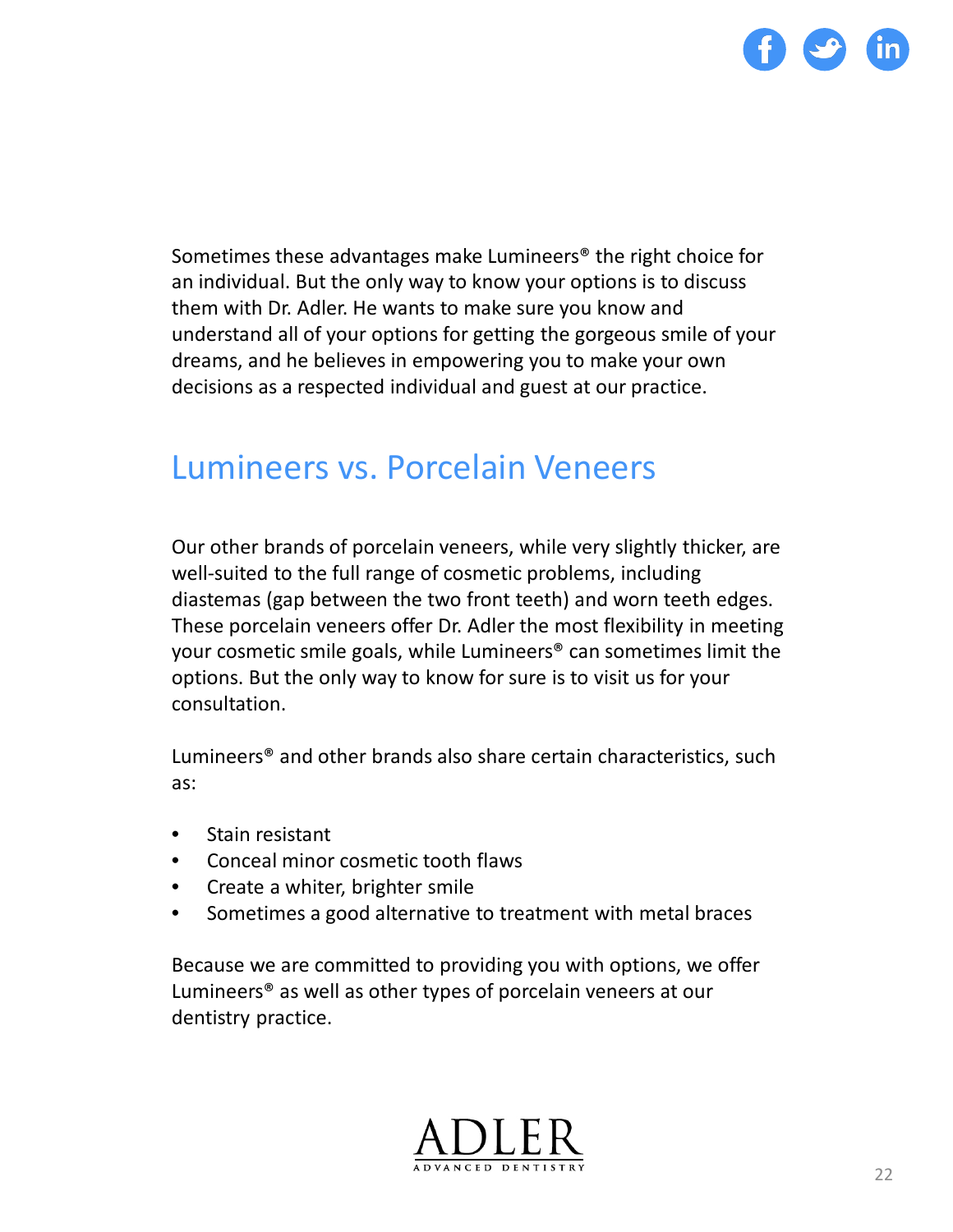

### Restorative Dentistry

When you think about it dental restorations (a crown for instance) are quite amazing. You wouldn't expect a prosthetic foot to work exactly like the original. Nor would you expect to be able to see from an artificial eye. These types of restorations can help with function and appearance but nobody expects them to look and work completely like the real thing. But in dentistry it's different. A dental restoration *does* look and function just like the original!

Some before and after images of our patients follow below.

#### Award Winning IACA Case Study





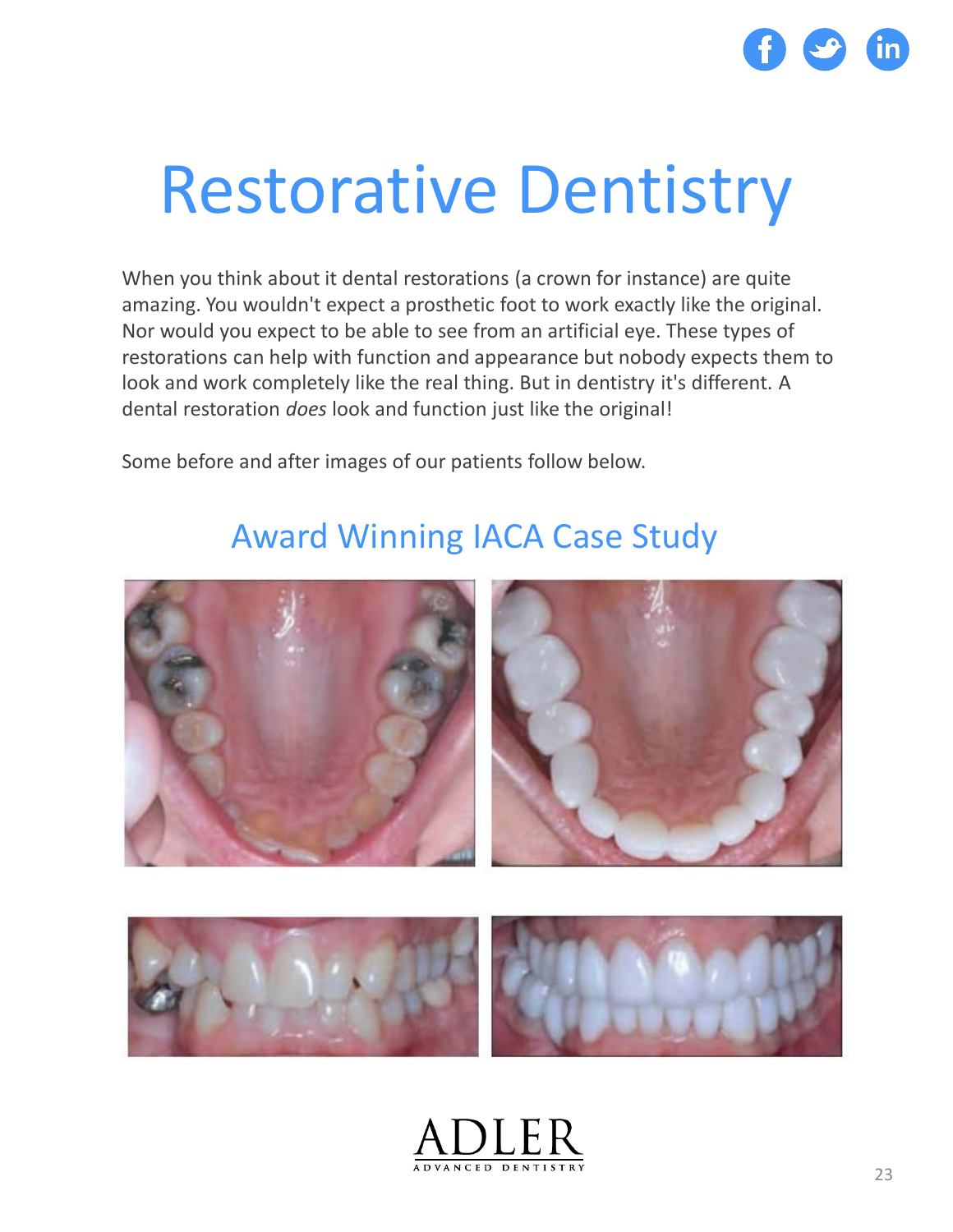

#### Broken Tooth with Veneers





#### Cosmetic Dentistry Makeover





#### Porcelain Veneers & Neuromuscular Therapy



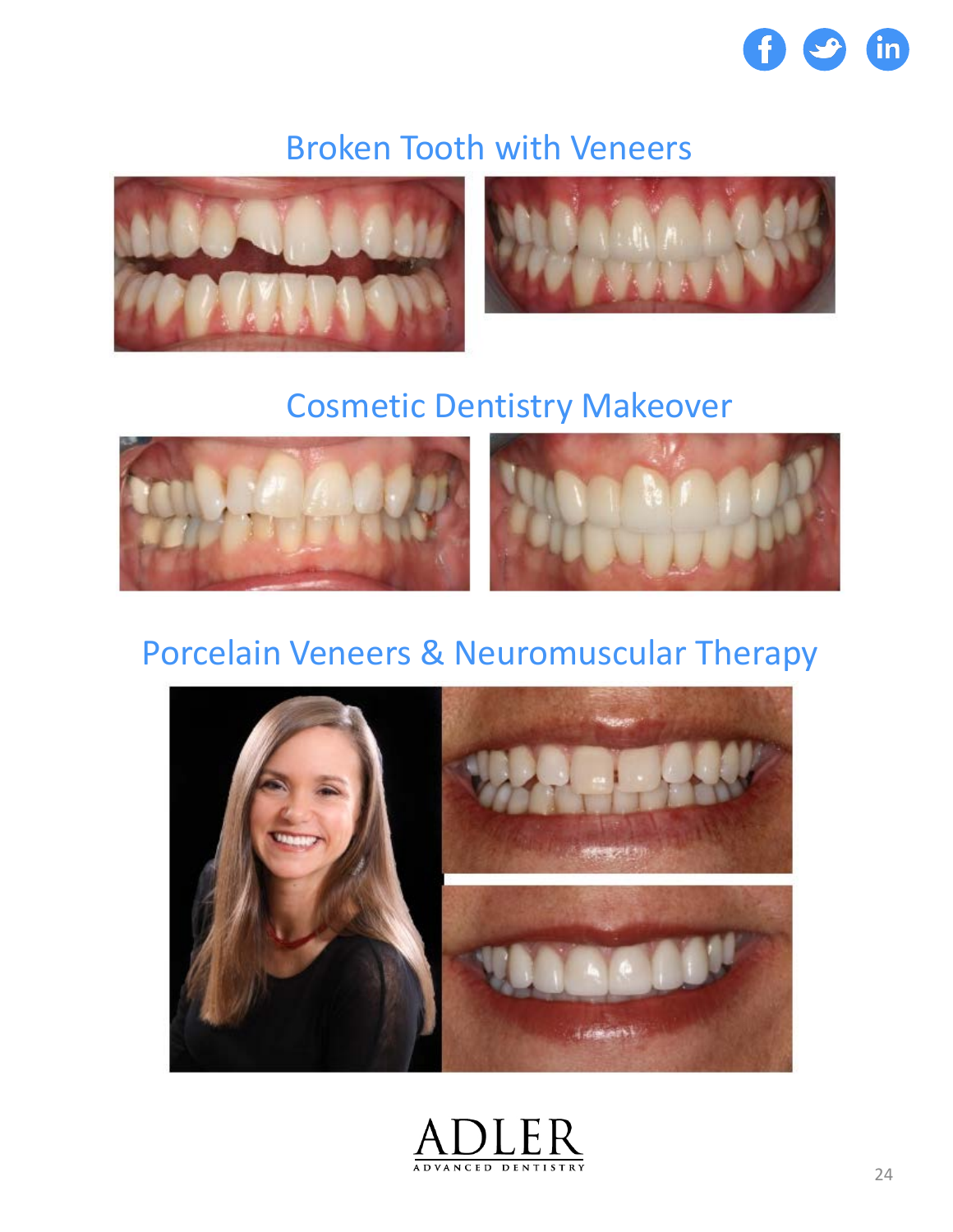

# Dr. Michael Adler About Your Dentist

Dr. Michael Adler is pleased to bring a diverse background of academic research and life experiences to his practice. A graduate of the University of Michigan, Dr. Adler worked as a research biochemist at Stanford University prior to enrolling and completing his dental degree at Georgetown University.

Dr. Adler served as a Lieutenant in the United States Public Health Service, providing care and patient education on the Navajo Reservation. For this service, Dr. Adler was awarded a prestigious commission by Surgeon General Dr. C. Everett Koop. Dr. Adler has been in private practice since 1990.



Dr. Adler is committed to lifelong training as a way to be able to offer his patients the best dental care possible. His postgraduate training has been extensive, including studies on the topics of smile design and neuromuscular dentistry at the nationally renowned Las Vegas Institute for Advanced Dental Studies (LVI). Dr. Adler was awarded a fellowship from the prestigious Las Vegas Institute for Advanced Dental Studies. This post-graduate learning institution provides cutting-edge training in cosmetic and neuromuscular dentistry.